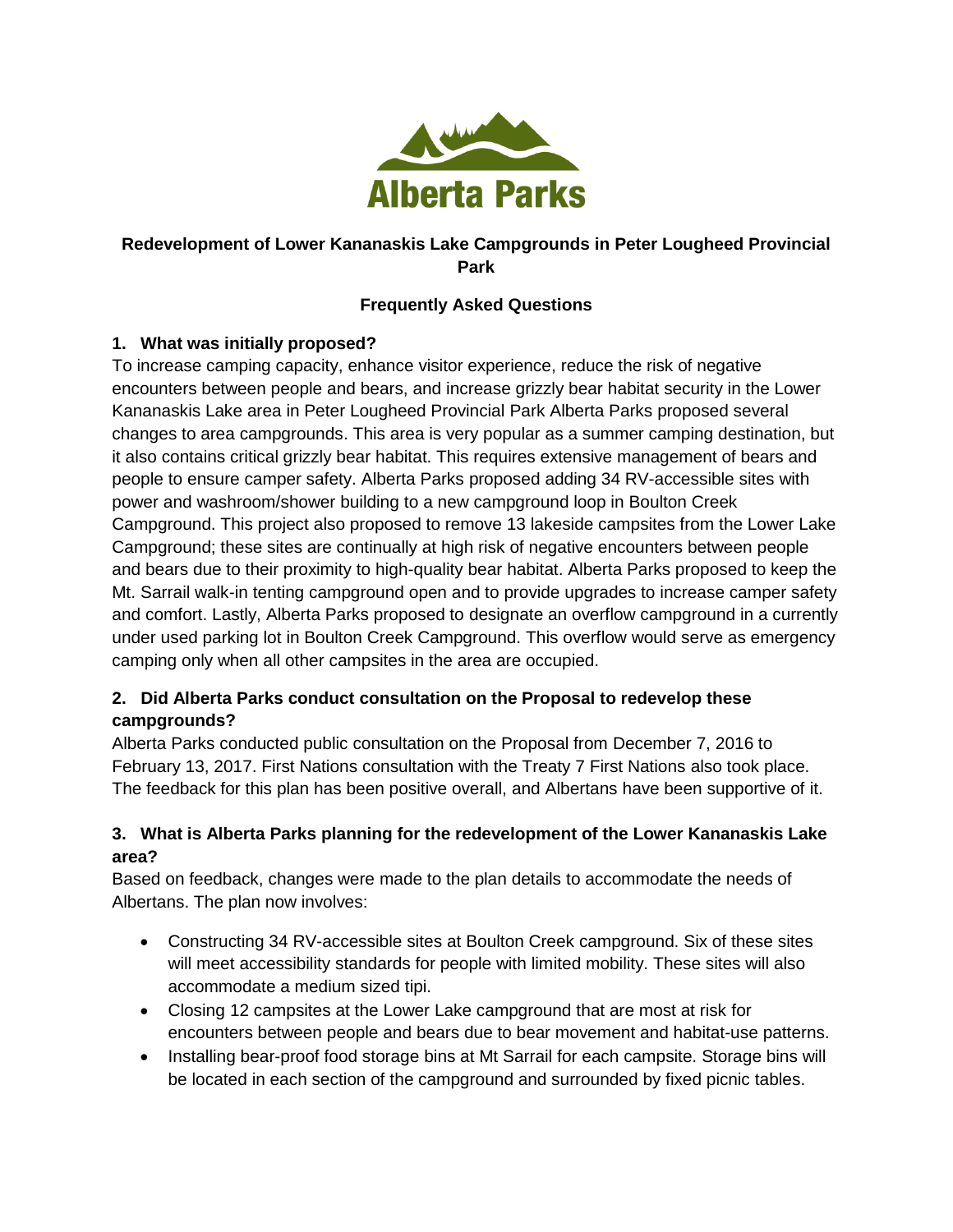- Designating an official campground overflow in the Pocaterra day use area. This area will be seasonally designated for overflow camping from May 1 to October 15. Overflow campers will be limited to a maximum stay of two nights; a maximum of 30 units will be permitted in the overflow.
- Designating two new "Preservation Zones Wildlife Corridors" around these human-use areas to provide bears with space to navigate the landscape without encountering people as frequently.

## **4. Where is the project area located?**

The Lower Kananaskis Lake area is located in Peter Lougheed Provincial Park. A beautiful and popular recreation destination, there are several campgrounds that surround Lower Kananaskis Lake. Lower and Upper Kananaskis Lakes are the heart of recreation opportunity in Peter Lougheed Provincial Park. The lakes are located along the Kananaskis Lakes trail/highway AB-742, about 80km south of the TransCanada Highway (see Map 1 for the regional project location). Boulton Creek Campground is located on the east side of the Kananaskis Lakes Trail, whereas the Lower Lake Campground and Lower Lake Day Use Area are located on the west side closer to the lakeshore. Mt. Sarrail is located between upper and lower Kananaskis Lakes near the south shores of Lower Kananaskis Lake.

## **5. Why is Alberta Parks choosing to close some of the most popular campsites in the Lower Lake Campground?**

These campsites are located in very close proximity to the critical high quality bear habitat that lines the lakeshore. Current grizzly bear GPS collar data shows that bears use this area extensively through the summer month for eating and traveling along the lakeshore. In addition, these sites are frequently the focus of Parks Staff attention for aversive conditioning, which is essentially hazing or guiding bears away from human use areas and working to keep them away. Parks Staff also invest considerable capacity working with campers to reduce the amount of unnatural attractants, such as unattended coolers or dirty campsites, that may attract bears to campsites. As a result, Alberta Parks staff devote considerable time and energy in this small area of the park.

Removing these campsites will ensure bears have access to important natural feeding opportunities without being chased away by people. This will also help keep campers safe by ensuring some natural separation between bears and people. Campers may still use the Lower Lake shore as a day use area, but are encouraged to prioritize bear habitat use and movement when possible.

#### **6. How will expanding Facility Zones around Boulton and Mt. Sarrail campgrounds impact habitat availability for wildlife?**

The Facility Zone expansions are being kept to an absolute minimum. It is important, however, that Alberta Parks amend Facility Zones to ensure access to underground infrastructure for maintenance and to surround the new campground loop. In addition, the creation and formal designation of two new wildlife corridors as Preservation Zones will increase the amount of secured wildlife habitat over the long term.

#### **7. Why were communal kitchens at Mt. Sarrail removed from the final plan?**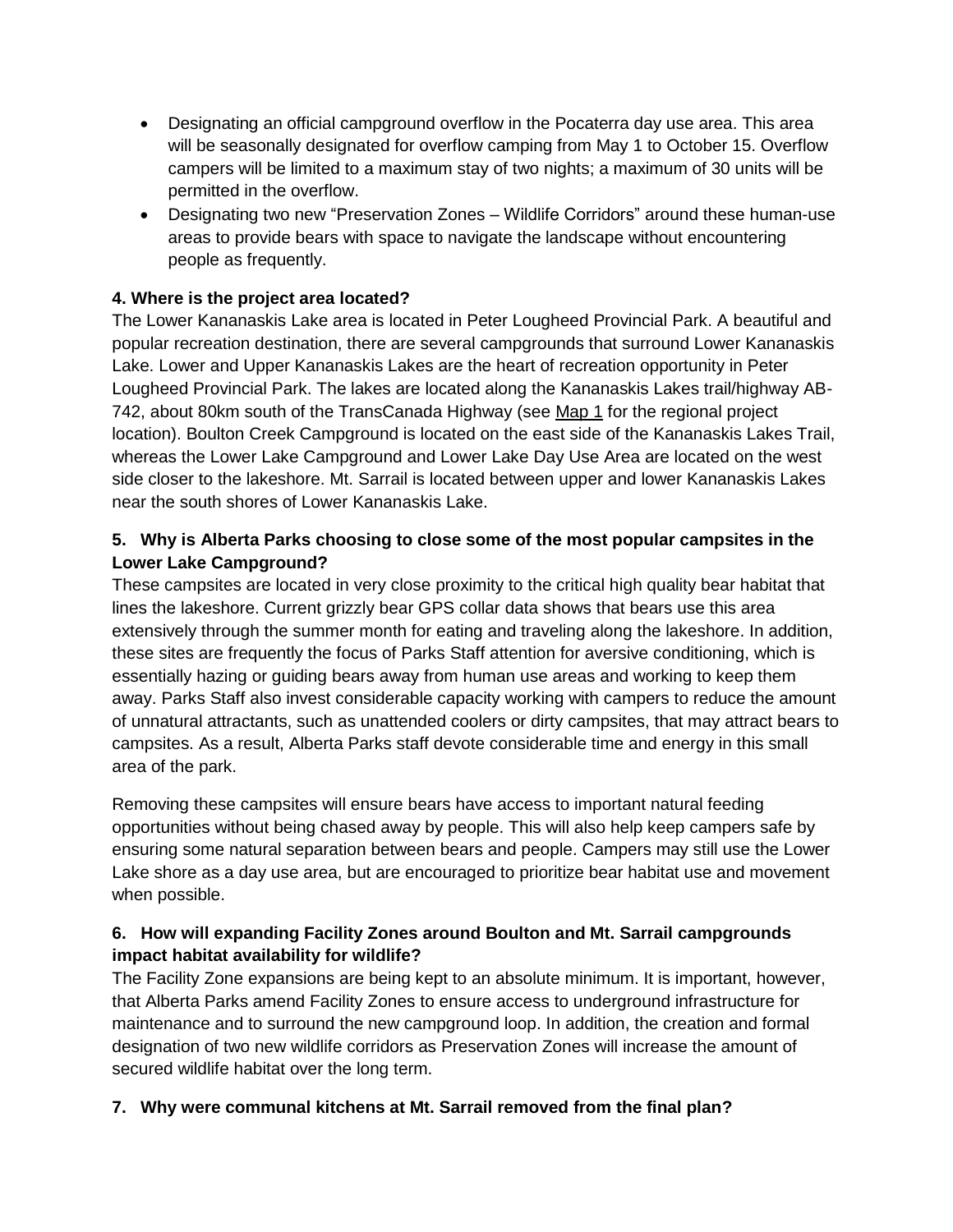Recent bear monitoring data show that bears do not use habitat in the Mt. Sarrail Campground, but they do still move around the campground. Currently, each campsite at Mt. Sarrail has a picnic table and firepit. Campers frequently leave coolers unattended after eating or going to sleep, which increases the risk of a negative encounter between campers and bears. While communal kitchens would reduce this risk, they would also create new operational challenges. To compromise, Alberta Parks decided to provide enough, centrally located bear-proof food lockers for campsites and surround them with picnic tables. Fire pits at individual campsites will remain in place. It is critical that Mt. Sarrail retain its walk-in tenting and quiet campground characteristics.

## **8. Will the new campsites be available on the Reserve Alberta Parks (RAP) website?**

Boulton Campground is already on RAP and the new campground loop will be added to this system. Lower Lake and Mt. Sarrail will remain first come-first serve.

# **9. Why was the location of the overflow campground changed?**

The proposed location of the designated overflow campground was the secondary parking lot at Boulton Creek Campground. This parking lot may not be of sufficient size to accommodate the number of sites required for overflow camping. In addition, its configuration could lead to significant traffic congestion around the campground entrance during busy summer weekends. The Pocaterra day use area has been used for overflow camping in the past. With a few minor changes, this day use area can easily be converted to an official overflow campground for the summer months (from May 1 to October 15). Overflow campers will be limited to a maximum stay of two nights; a maximum of 30 units will be permitted in the overflow.

# **10. How does this Project enhance recreation opportunities?**

This project enhances recreation opportunities in the Lower Kananaskis Lake area in several ways. First, providing for additional RV-accessible serviced campsites at Boulton Creek directly addresses a growing demand for this form of camping opportunity. It also helps diversify the Boulton Creek Campground offer, which will contain RV-serviced campsites, unserviced campsites, and walk-in tent sites. Second, this project enhances visitor safety by removing campsites that are in a high-risk area for negative encounters between campers and bears and creating wildlife corridors to direct animals around human-use areas. Visitor safety will also be increased through better food storage at Mt. Sarrail. In addition, visitor experience will be enhanced by upgrading the Mt. Sarrail Campground and building a shelter to protect campers from poor weather. The installation of bike lockers at Mt. Sarrail will also ensure facilities for campers who are bike touring through the region.

# **9. When will construction start?**

The Boulton Creek Campground expansion construction will start in September/October 2017 and continue in the spring of 2018. Alberta Parks anticipates construction will be completed by June 30, 2018. Closure and removal of the Lower Lake campsites is proposed to begin in Spring 2018. Installation of bear-proof food lockers at Mt. Sarrail will begin in the Summer of 2018. Habitat restoration in the wildlife corridor east of Boulton Creek campground would commence in 2018 and be ongoing. The Pocaterra day use area will be officially designated as an overflow campground for the 2018 camping season.